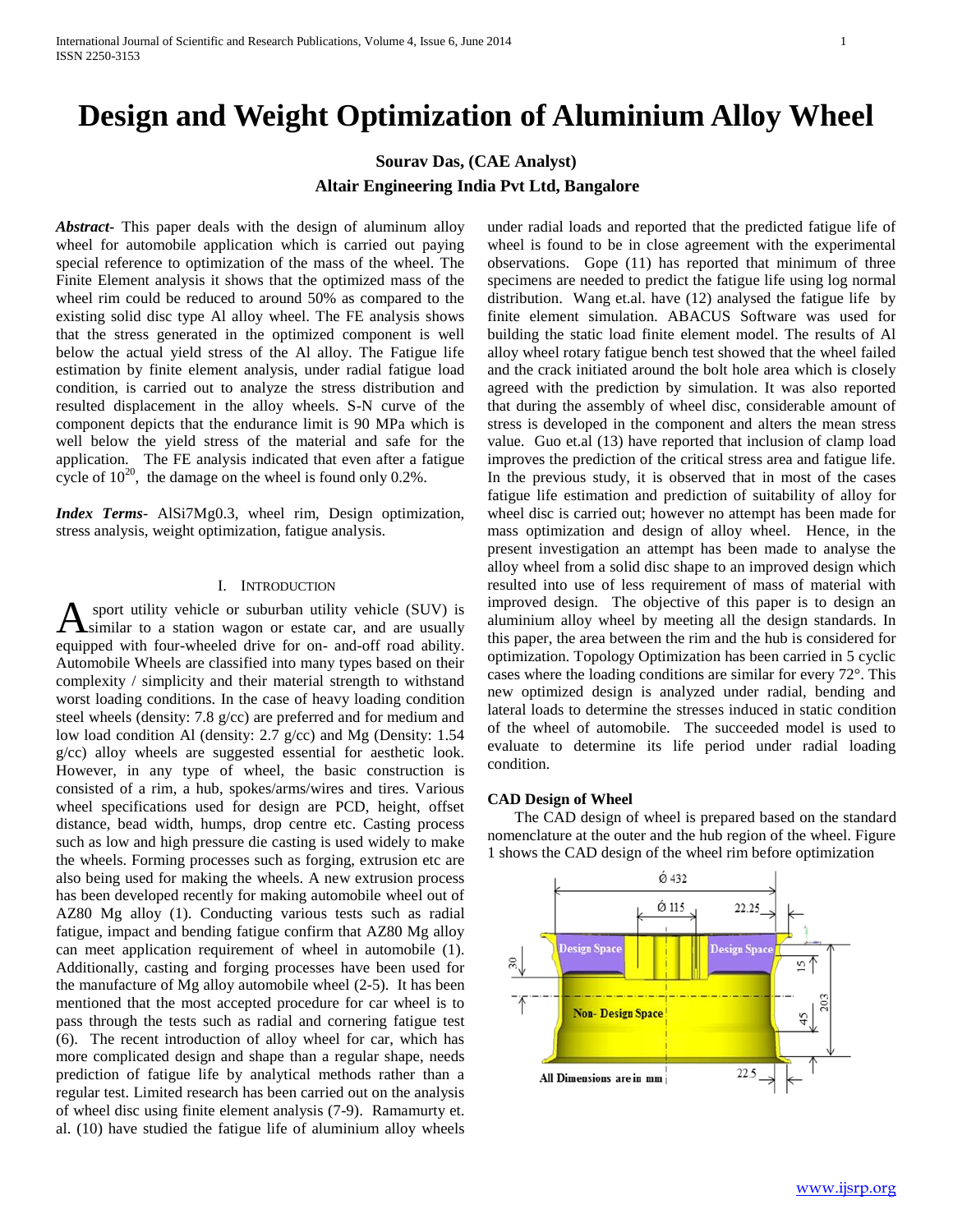# **Fig. 1 CAD design of rim before optimization**

## **Material used**

 In the present investigation Al-Si (B.S.: LM25 alloy) is used. The alloy mainly consisted of 6.5-7.0.0%Si, 0.3-0.4% Mg and rest is Aluminium. The properties of the alloy used is in heat treated (T6) condition. The properties of the alloy are shown in Table 1. The microstructure of the alloy in heat treated condition shows primary Al and near spherical eutectic Si. Fine precipitate of Mg2Si is responsible for improved properties.

# **Table 1. Material properties of LM25 aluminum alloy in T6 condition (14)**

| material properties          | <b>Magnitude with units</b> |
|------------------------------|-----------------------------|
| <b>Tensile Stress</b>        | 230 MPa                     |
| Endurance Limit              | 56 MPa                      |
| <b>Modulus of Elasticity</b> | 71 (GPa)                    |



| <b>Shear Strength</b>           | 120 MPa                                    |
|---------------------------------|--------------------------------------------|
| <b>Tensile Yield Stress</b>     | 185 MPa                                    |
| <b>Compressive Yield Stress</b> | 185 MPa                                    |
| Elongation $(\%)$               |                                            |
| Density                         | 2.685 g/cm <sup>3</sup> at 20 $^{\circ}$ C |

## II. FINITE ELEMENT ANALYSIS

 The FE model is prepared for 36° of its circumference as the remaining part can reflected exactly. The required modifications can also be done in the same portion. Hexahedral and pentagonal elements are used for modeling. Finite element modeling and analysis is carried out using **Hypermesh**. Element size of 5 mm is used for meshing with 100118 elements and 100200 nodes. Figure 2 shows the 2D and 3D elements of the wheel rim and the cross section.



**Fig 2: 2D and 3D element representation of Rim and its cross section**

 Some of the elements are deleted in between to maintain the average element length of 5mm. The FE model prepared for 36° of the rim is rotated completely as shown below.

## **Loading conditions**

 Optimization is done to reduce the material consumption hence to reduce the weight of the wheel. Hence the loading conditions were considered based on the automobile weight applied over it. Each wheel in an automobile will carry the load by distributing among them. This load is considered to be along the radial direction and applied it in optimizing the model for mass. Figure 3 shows typical radial Loading of 9000 N.



**Fig. 3 Radial Loads with respect to Bolt Location Model Setup for Optimization**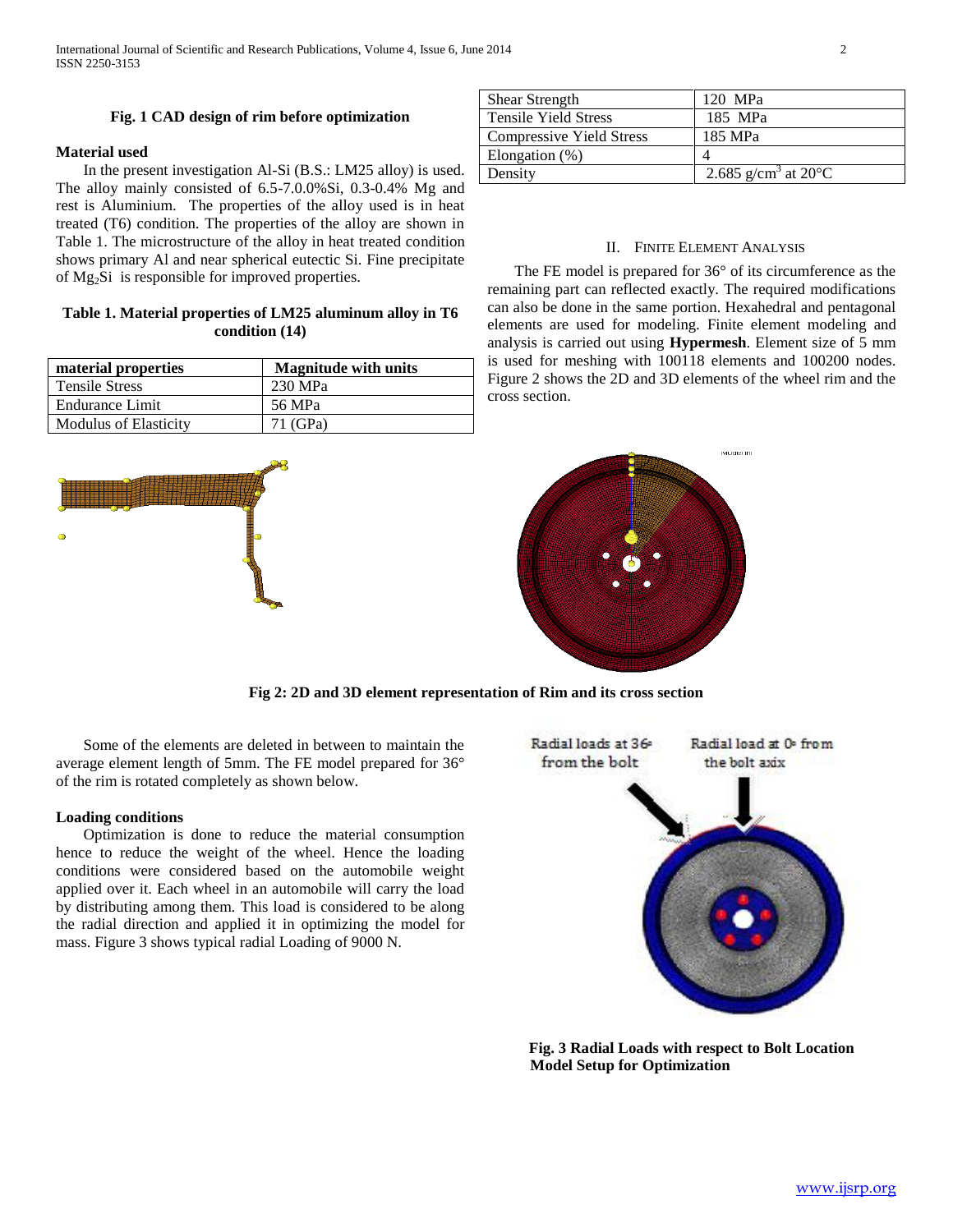The loads on the wheel are transferred by using RB3 elements. The space required optimizing and the standard design space is segregated. The model is optimized by using topology

optimization design variables. Figure 4 shows the constraints and loading locations.



**Fig. 4: Model Setup shows the constrains and loading location**

#### **Weight Optimization**

 In the recent days considerable efforts are being made to reduce the weight of the components which ultimately reduces the overall weight of the vehicle. It is observed that a proper design brings about useful shape to carry the load applied on the system distributed in a manner to sustain the applied load and which intern reduces the weight of the component**.** 

 Optimization of the wheel rim is done through Hypermesh – optimization solver. Optimization is carried out taking special reference to the minimum material requirement to sustain the stresses applied on the wheel during operation. Figure 5a shows the shape of the wheel rim before optimization and Fig. 5b shows

the shape of the wheel rim after optimization. Figure 5c shows the actual shape of the wheel. It is observed that the mass of the wheel rim was 26 kg of Al alloy and after optimization the actual mass required for the wheel rim is reduced to 12.15 kg of Al alloy. This shows that there is a reduction of 13.85 kg of Al alloy for making the components. This exercise clearly indicates that a proper optimization of wheel rim considerably reduces the useful mass of Al alloy required to make the component. This clearly shows that a proper optimization may leads to a minimization of material use to 52%. Considering, the cost of Al alloy of Rs. 300 per Kg resulted in a saving of Rs. 4000/- approximately by using proper optimization technique.

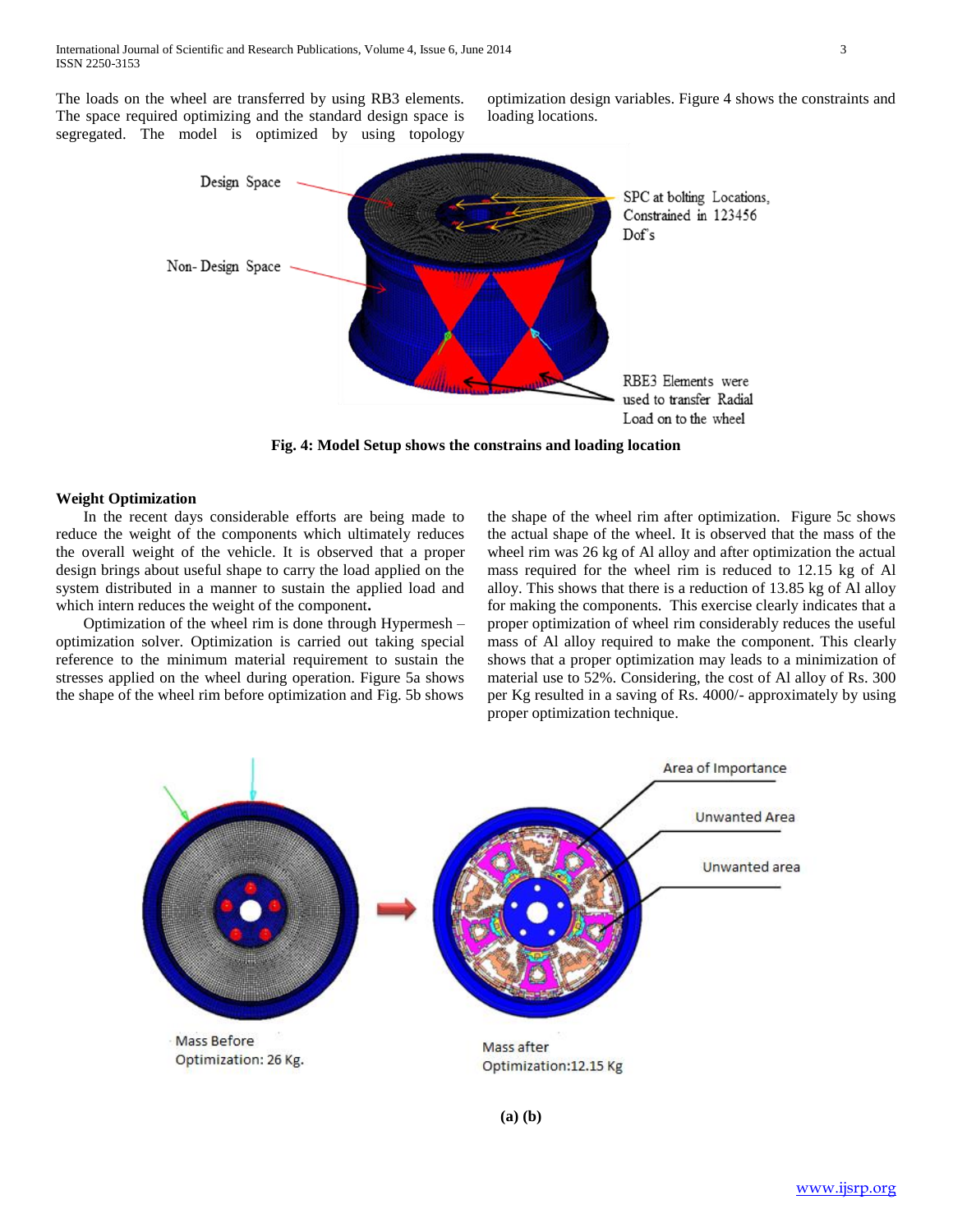

**( C ) Actual view of the wheel after optimization and removing the unwanted material.**

## **Fig.5 (a) Initial size and shape of wheel rim and (b) Optimized size and shape of Rim (c) Optimize view of the wheel rim after removing the unwanted material.**

#### **Boundary conditions**

 In order to do the Finite Element Simulation, one has to consider boundary conditions. In the present simulation following boundary conditions were used:

- (i) Radial load of 8976 N was used
- (ii) Lateral load of 4044 N was used
- (iii) Bending load of 4488 N was used.

 The wheel fixed to a vehicle experiences different loads due to its position. The loads applied on wheel are divided into six sub – cases and acting on the wheel as depicted in the Figure 6. All the bolt holes are constrained with rigid spiders and connected to the centre of the drive shaft. The driveshaft is represented with a single RB2 element.



**Fig. 6 Boundary conditions for applied load on the wheel**

#### **Static Analysis of New Design of wheel**

 On the basis of optimized results, CAD model was developed. Figure 7a shows the typical CAD model of the wheel rim. For carrying out the finite element analysis, mesh was developed using Hyper mesh. Figure 8b shows the mesh model of the optimized wheel rim. Based on the optimization result, the new design of cad and its FE model is created as shown below: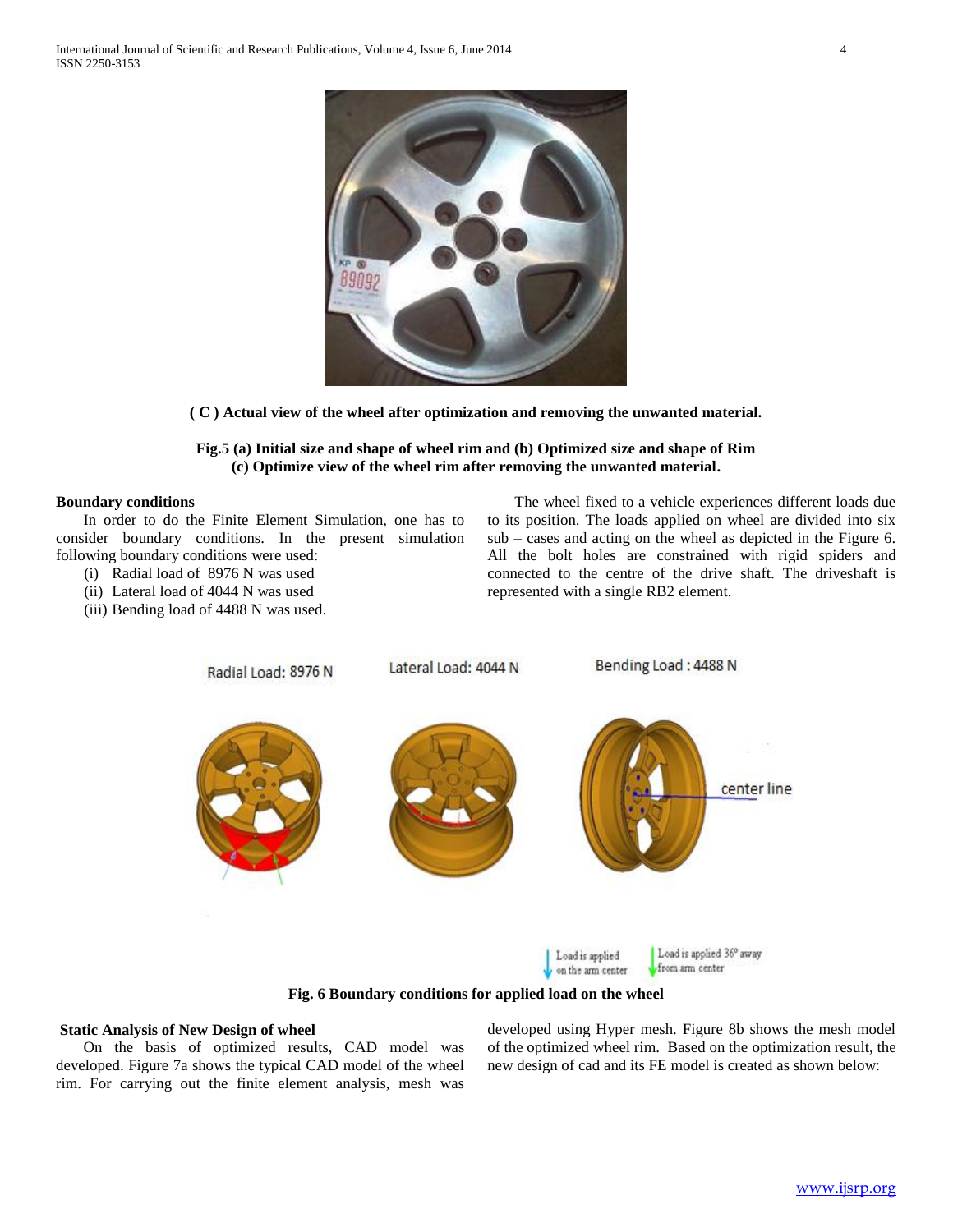



## F**ig.7 (a) CAD model and optimized design of the wheel rim (b) Mesh model of the wheel rim for finite element analysis.**

## **Static Analysis**

 Static analysis is carried out using two loads in each loading condition namely radial load, lateral load and bending load. The stress and displacement on the wheel at each loading condition were found out. Table 2 shows the stress experiences by the wheel rim and the displacement occurred due to stress on the material. It may be noted that the stress value is well below the yield stress of the Al alloy.

| <b>LOAD TYPE</b>    | <b>STRESS</b> (MPa) | DISPLACEMENT(mm) | <b>Remarks</b> |
|---------------------|---------------------|------------------|----------------|
| Radial Load Case 1  | 94.56               | 0.73             | ok             |
| Radial Load Case 2  | 93.00               | 0.71             | ok             |
| Lateral Load Case 1 | 58.86               | 0.32             | ok             |
| Lateral Load Case 2 | 63.47               | 0.29             | ok             |
| Bending Load Case 1 | 34.33               | 0.394            | ok             |
| Bending Load Case 2 | 34.33               | 0.394            | ok             |
|                     |                     |                  |                |

#### **Table 2: Results of Static Analysis**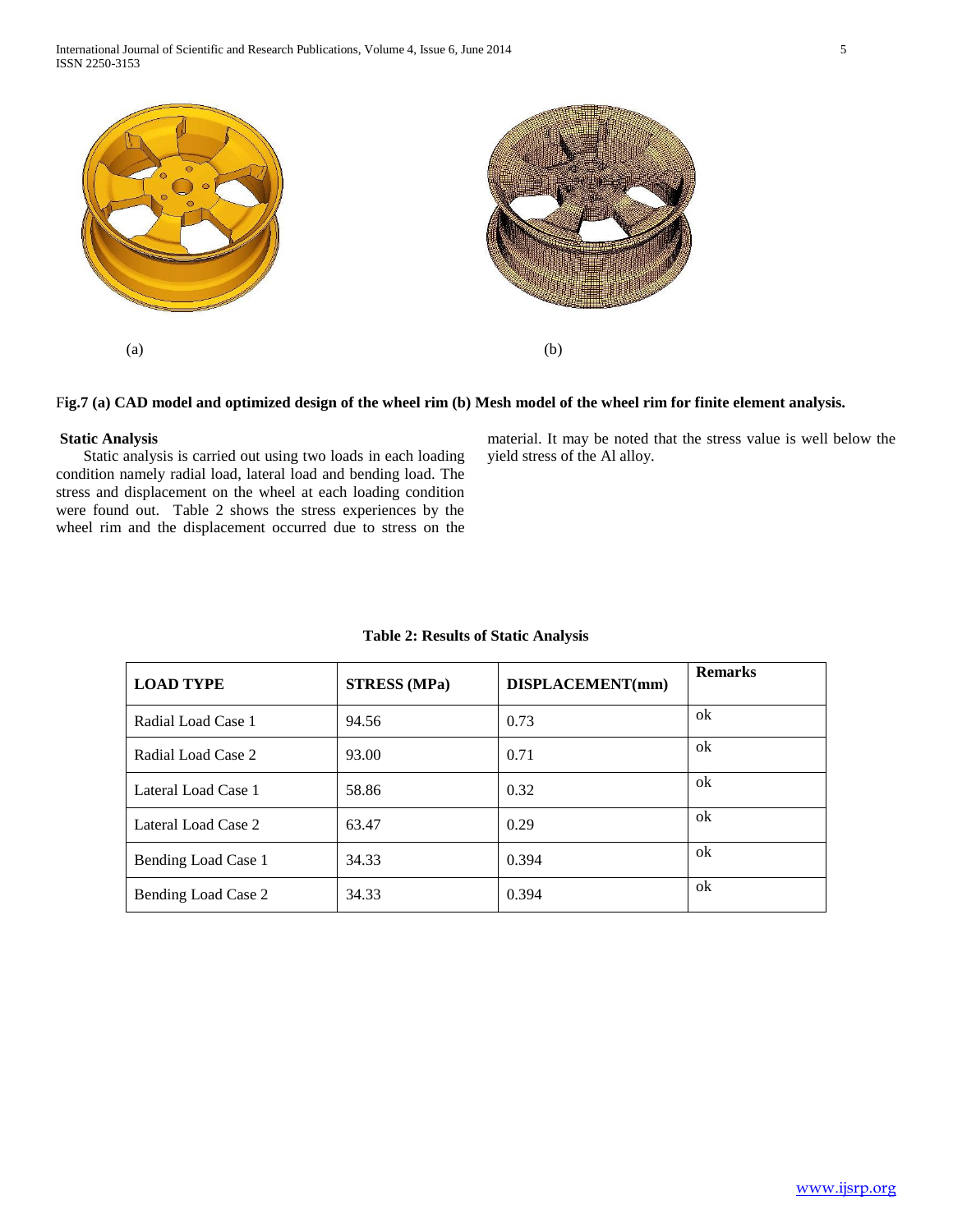#### **Stress and Displacement contours**

**(i) Radial Load** 



**Fig. 8 Stress and displacement contours for the radial load applied on the wheel rim.**

Figures 8 (a  $\&$  b) show the displacement contours of the wheel rim under radial load condition. The stress distribution of wheel rim of passenger car under radial load condition is done to assess the vehicle condition mainly in off road field area and uneven road. It is noted from the Table 2 that a displacement of 0.73 is obtained by applying a radial load of around 94 MPa. The FE analysis could reveal that the rim flange has the maximum displacement. Figures 8 (c)  $\&$  (d) show the stress profile by applying the radial load. The maximum stress felt by the wheel rim is around the rim flange area.

#### **(ii) Lateral Load**

 Figures 9 (a&b) shows the displacement contours of the FE analysis of the wheel rim when applied lateral load. A displacement of 0.32 is noted by applying the lateral load. A stress of 58-62 MPa is experienced by applying the load. This value is much below the yield stress of the material. Figures 9c  $\&$ 9d show the stress contour for the application of lateral load. It also shows that rim flange of the wheel felt maximum stress.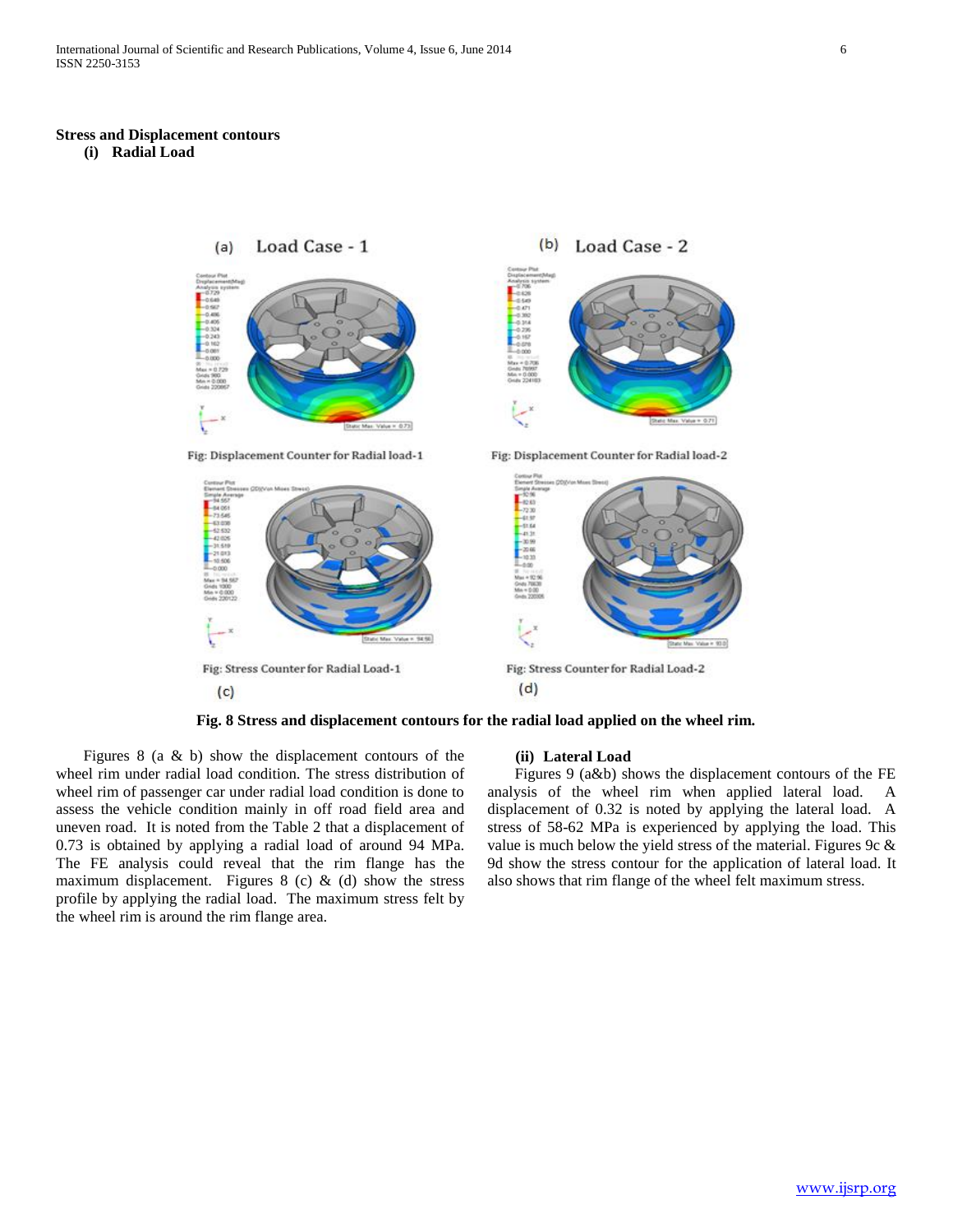



**Fig. 9 Stress and Displacement contours of the FE analysis for Lateral Load**

# **(iii) Bending Load**

 Figures 10 a&b show the displacement contours of the wheel obtained by FE analysis . The bending load applied is around 4488 N and the displacement obtained by FE analysis is 39 mm. which experiences near the sproket. The stress contour is showed

in Figs. 10c & 10d. It is observed that due to bending load the maximum stress generated is 34 MPa at the sproket region. The stress value obtained is well below the yield stress of the Al alloy selected in the present study.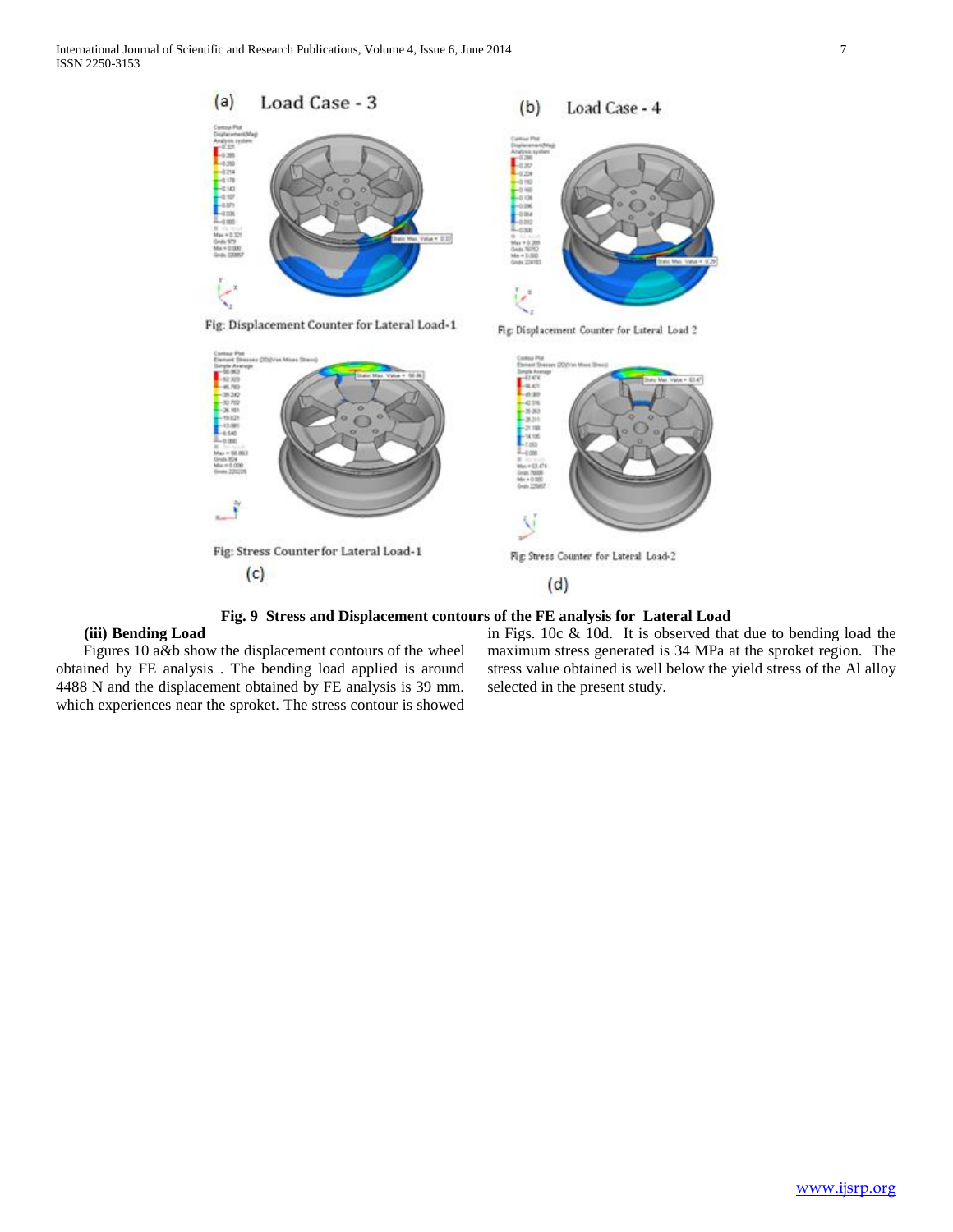International Journal of Scientific and Research Publications, Volume 4, Issue 6, June 2014 8 ISSN 2250-3153



**Fig. 10 Displacement contour and stress of the wheel due to Bending load**

## **Fatigue analysis**

 Fatigue is one of the important material properties where the component subjected to cyclic loading. Due to cyclic loading, the materials undergone stress and nucleate micro cracks essentially on the surface of the component. It is understood that tensile stress is always assisted in nucleation and propagation of cracks

and leads to failure. In the present investigation S-N curve (fatigue curve) is generated through FE analysis for the material used in the present investigation. It is noted from the Figure 11 that for high cycle fatigue test, of the material selected in the present study, the endurance stress is found 90 MPa which is well below the yield stress of the material.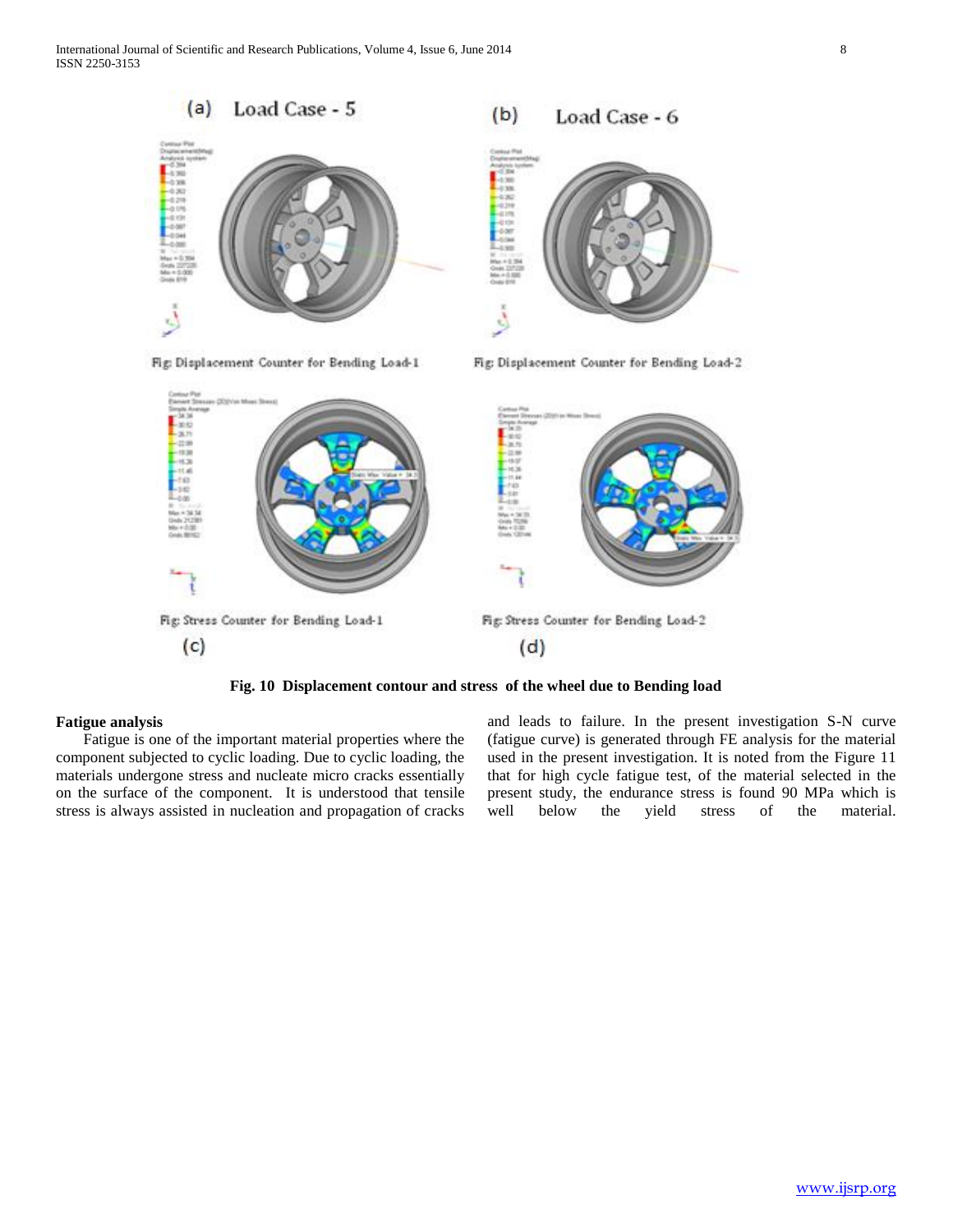

 **Fig. 11 S-N curve of Al alloy from FE Analysis**



**Fig: 12 Load -Time history from FE Analysis**

The load-time history obtained from the FE analysis is shown in Fig. 12.

#### **Damage Analysis**

 The development of micro-cracks on the wheel and damage under the stress factors which deform the material has been found out by FE analysis and shown in Fig. 13. It is noted that the probability of damage of the wheel is around the flange as shown by FE analysis. Based on the FE analysis one may mentioned that the dimensions of the flange section should be enough to sustain the stress. In order to save guard the failure of material one should look into the design aspects and also the strength properties. It is also noted that after a fatigue cycle of  $1x10^{20}$  the damage is only 0.2%. This analysis indicated that even after a fatigue cycle of  $10^{20}$ , the damage on the component is only 0.2%. Fig. 14 shows the FE analysis after life cycle. The fatigue analysis results obtained is shown in Table 3.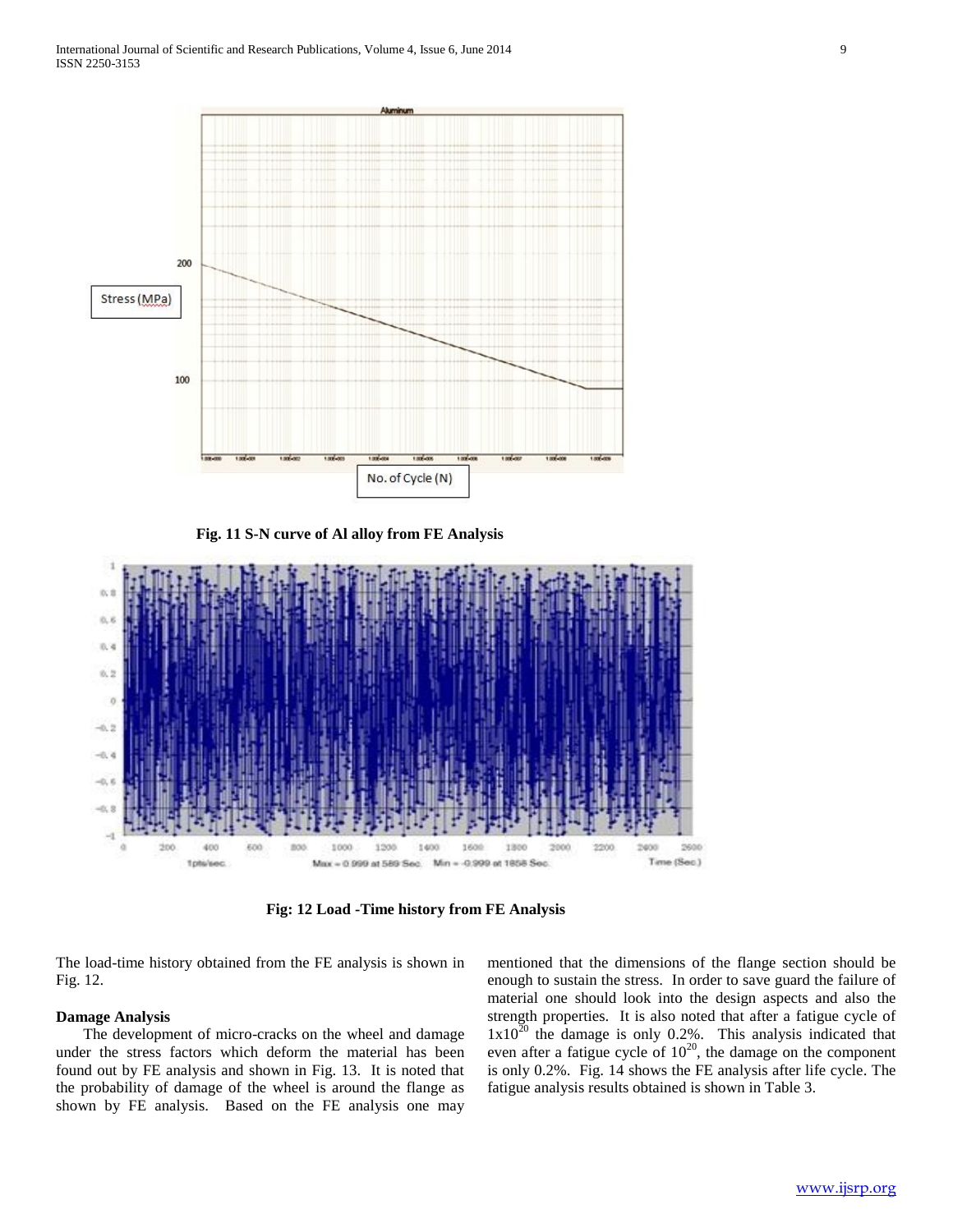

**Fig 13 FE analysis shows the damage area which is 0.2%**



**Fig: 14 Life Cycles of Component obtained from FE analysis.**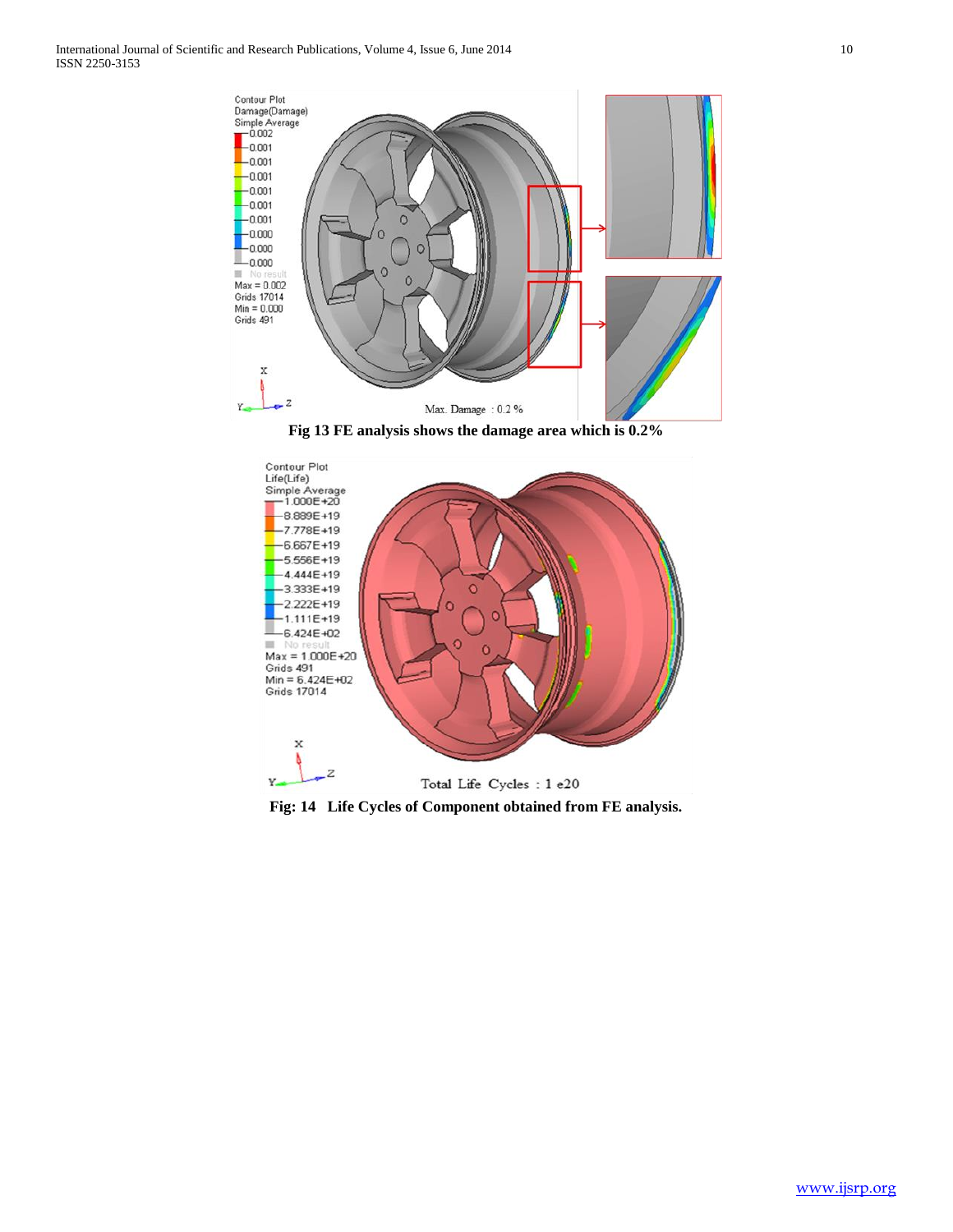

# **Table 3 Fatigue analysis results of the component.**

### III. DISCUSSION

 Alloy wheels are usually made of aluminum or magnesium alloys. The advantages of alloy wheel are lightweight, better heat conduction and excellent aesthetic appearance. Because of these interesting properties alloy wheel gaining popularities. Although Mg alloy wheels are developed in 1960 but due to lack of ductility, the alloy wheel lost their favour in vehicle. In the recent technological advancement, considerable attempts are being made to develop Al and Mg alloys to suit to requirement for alloy wheel. Further weight reduction of the wheel hub may be realized by design. Weight reduction is one of the essential criteria of a vesicle as far as the fuel efficiency is concerned. Use of light weight metals and alloys is now becoming the designer's choice. The existing components which are made of steel and cast iron are slowly phased out by replacing with Al and Mg alloys having comparable properties. Considerable research is now being done to enhance the strength properties of Al and Mg alloys so as to find them an ideal replacement of heavier counterpart. Al-Si (LM25) is one such cast alloy having comparable strength, fatigue, Young modulus, yield stress and other related properties and finding place to replace steel and cast iron. In the present study LM25 alloy is used as a potential material for automobile wheel rim application. Zhao et.al (15) have studied the A356 Al alloy for wheel application. A356 Al alloy is similar to the LM25 alloy which was studied in the present investigation. Their work has emphasized that a sound casting is desirable for wheel hub application. Casting defects such as porosity and inclusions resulted into deteriorate the properties and would not fit for wheel hub applications. CAD is developed using Hypermesh FEA software with standard wheel design norms. The raw design of rim (i.e., non design space) is optimized for mass compliance at cyclic loading conditions. Aluminum Alloy Grade - AlSi7Mg0.3 T6, often known as A354 (LM25) is used in this wheel design. The analysis result is found within the yield stress limit and found safe.

A cyclic radial load of 8976 N is applied for every 36 degrees (10 times) because 5 arms are assumed to be in between rim and hub. This load transfer is done using RBE3 element. The first load is applied exactly normal to the wheel and bolt axis and the second load is applied at 36° from the first load in normal direction to wheel axis.

 Optistruct solver is used for computing this problem. The weight optimization analysis shows that there could be a way to reduce the weight of the wheel rim from 26 kg to 12.15 kg. This clearly indicates that there is an ample scope for weight reduction of the wheel rim by using right kind of analysis. A similar study showed that using lighter Mg alloy resulted in saving of energy to an extent of 11-15% the energy (16). While selecting the alloy one has to critically examine the properties and most importantly the elongation. Ravi Kumar and Satya Meher (17) have optimize the A356 Al alloy for wheel application using impact analysis and reported that Al alloy of strain value 4% is ideal for safe use. Strain value less than 4% may assist to crack nucleation and propagation of crack lead to failure of component. In the present investigation, the strain value is considered as 4%. Topology Optimization is carried out by changing the thickness of the rim of the Cast Aluminium Alloy Wheel until the value of the plastic strain is less than 4.0% and the optimized thickness is found 5.9 mm (17)

 The new CAD design is developed from the optimized design by smoothing irregular features with fillets and edges considering area of importance available in the form of density range. FE model is build up from the new CAD and boundary conditions are setup for static analysis. To validate the design, model is setup for three loading conditions such as radial, lateral and bending loads. Since the model is cyclic for every 72 degrees (and 72deg of model is symmetric for 36deg), instead of applying load for 10 times, 2 load cases are applied at arm location and between two adjacent arms. The FE analysis confirms that the stress value experienced by the wheel in all load condition is well below the yield stress of the material. The model is checked for the life period under fatigue radial loads